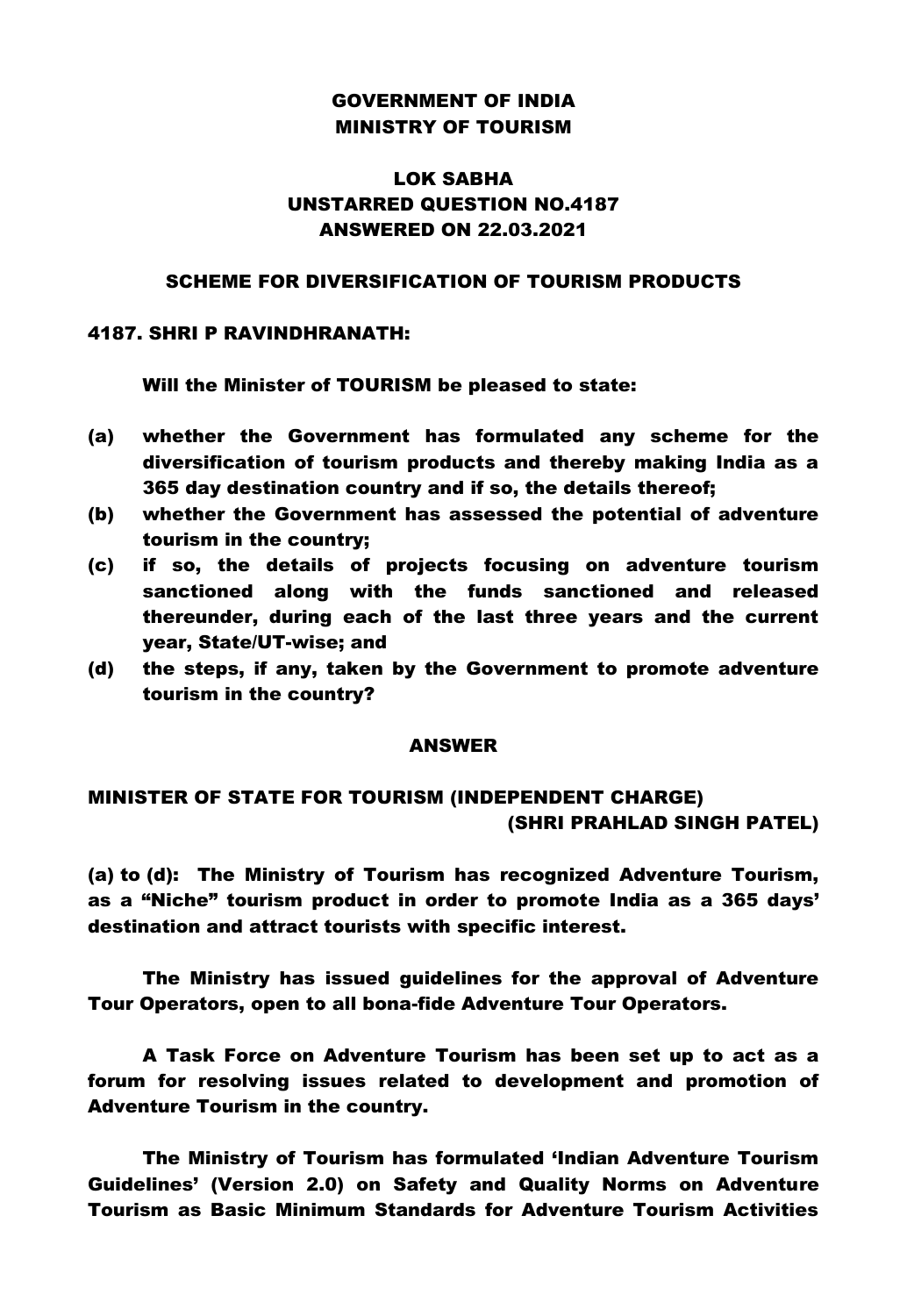covering 31 verticals involving land, air and water in respect of adventure tourism activities. These Guidelines have been forwarded to the State Governments and Union Territory Administrations for compliance. The Central Financial Assistance is being extended to various State Governments / Union Territory Administrations for development of Tourism Infrastructure in destinations including Adventure Tourism destinations.

Central Government has opened 340 Mountain Peaks located in the 4 states viz. Uttarakhand (106 Peaks), Sikkim (10 Peaks), Jammu & Kashmir (133 Peaks), & Himachal Pradesh (91 Peaks) for mountaineering/trekking expeditions.

Ministry of Tourism promotes India as a holistic destination under the Incredible India brand-line. As part of its on-going activities, the Ministry releases print, electronic, online and outdoor media campaigns in the international and domestic markets, to promote various tourism destinations and products of the country. Promotions are also undertaken through the website and Social Media accounts of the Ministry. In addition, the Indiatourism Offices in India and overseas disseminate information and undertake various promotional activities with the objective of showcasing the varied tourist destinations and products of the country.

Identification & development of tourist places/centres etc. is primarily the responsibility of the concerned State Government / Union Territory Administration. Ministry of Tourism had launched the Swadesh Darshan Scheme in 2014-15 for integrated development of theme based tourist circuits in the country. Under the scheme 15 thematic circuits have been identified for development. The projects under the scheme are identified for development in consultation with the State Government/UT and are sanctioned subject to availability of funds, submission of suitable Detailed Project Reports, adherence to scheme guidelines and utilization of funds released earlier.

 Since its launch in January 2015 the Ministry as on date has sanctioned 76 projects worth projects for Rs.5667.39 Crores to 30 States and UTs covering the thematic circuits under the Swadesh Darshan Scheme.

 A list of projects with Adventure Tourism components sanctioned under Swadesh Darshan Schemes since 2014-15 is Annexed.

\*\*\*\*\*\*\*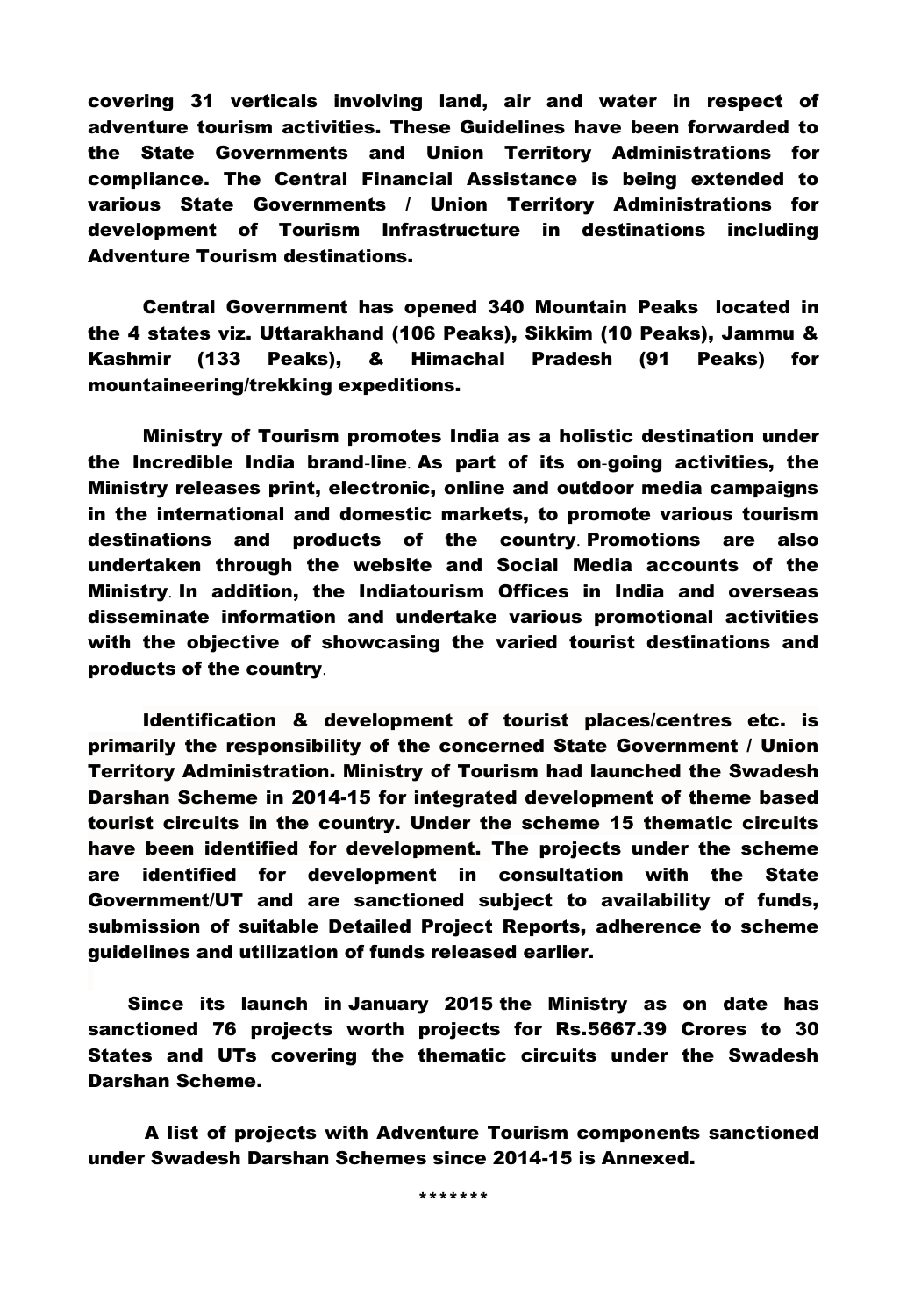# STATEMENT IN REPLY TO PARTS (a) TO (d) OF LOK SABHA UNSTARRED QUESTION NO.4187 ANSWERED ON 22.03.2021 REGARDING SCHEME FOR DIVERSIFICATION OF TOURISM PRODUCTS

# LIST OF PROJECTS WITH ADVENTURE TOURISM COMPONENTS SANCTIONED UNDER SWADESH DARSHAN SCHEME SINCE 2014-15.

| Sr.          | State / UT /        | <b>Name of the Project</b>                                          |
|--------------|---------------------|---------------------------------------------------------------------|
|              | (No of Projects)    |                                                                     |
| $\mathbf 1$  | <b>Chhattisgarh</b> | Development of<br><b>Jashpur-</b><br>Kunkuri-<br><b>Mainpat-</b>    |
|              | (1)                 | <b>Kurdar-</b><br>Ambikapur-<br>Maheshpur<br>-Ratanpur-             |
|              |                     | Sarodadadar-<br><b>Gangrel-</b><br>Kondagaon-<br><b>Nathiya</b>     |
|              |                     | Nawagaon- Jagdalpur- Chitrakote- Tirthgarh                          |
| $\mathbf{2}$ | <b>Mizoram</b>      | Integrated Development of Thenzawl & South Zote,                    |
|              | (2)                 | <b>District Serchhip and Reiek in Mizoram</b>                       |
|              |                     | Development of Eco-Adventure Circuit at Aizawl -                    |
|              |                     | Rawpuichhip - Khawhphawp - Lengpui - Durtlang -                     |
|              |                     | <b>Chatlang- Sakawrhmuituaitlang</b><br><b>Muthee</b><br>$\sim 100$ |
|              |                     | Beratlawng -Tuirial Airfield - Hmuifang in Mizoram                  |
| 3            | <b>J&amp;K</b>      | Development of Heritage Circuit in Kumaon Region -                  |
|              | (5)                 | Katarmal –Jogeshwar-Baijnath-Devidhura                              |
|              |                     | Development of Sidhra Golf Course - Bagh E Bahu -                   |
|              |                     | Suchetgarh - Katra - SKICC - Srinagar - Bijhbehara -                |
|              |                     | Salamabad - Uri - Panikhar - Shergole                               |
|              |                     |                                                                     |
|              |                     | Integrated development of tourist Facilities at                     |
|              |                     | Anantnag-Kishtwar-Pahalgam-Daksum-Ranjit Sagar                      |
|              |                     | dam                                                                 |
|              |                     |                                                                     |
|              |                     | Integrated Development of Tourist Facilities at                     |
|              |                     | Jammu-Rajouri-Shopian-Pulwama                                       |
|              |                     | Integrated Development of Tourist Facilities<br>atl                 |
|              |                     | Gulmarg-Baramulla-Kupwara-Leh                                       |
| 4            | <b>Himachal</b>     | Integrated Development of Himalayan Circuit in                      |
|              | Pradesh (1)         | <b>Himachal Pradesh</b>                                             |
| 5            |                     | Uttarakhand (1) Development of Circuit at Tehri-Chamba- Sarain      |
|              |                     | around Tehri Lake                                                   |
| 6            | Uttar Pradesh       | Development of Kalinjar Fort (Banda)- MarharDham                    |
|              | (1)                 | (SantKabir Nagar)- ChauriChaura, Shaheed Sthal                      |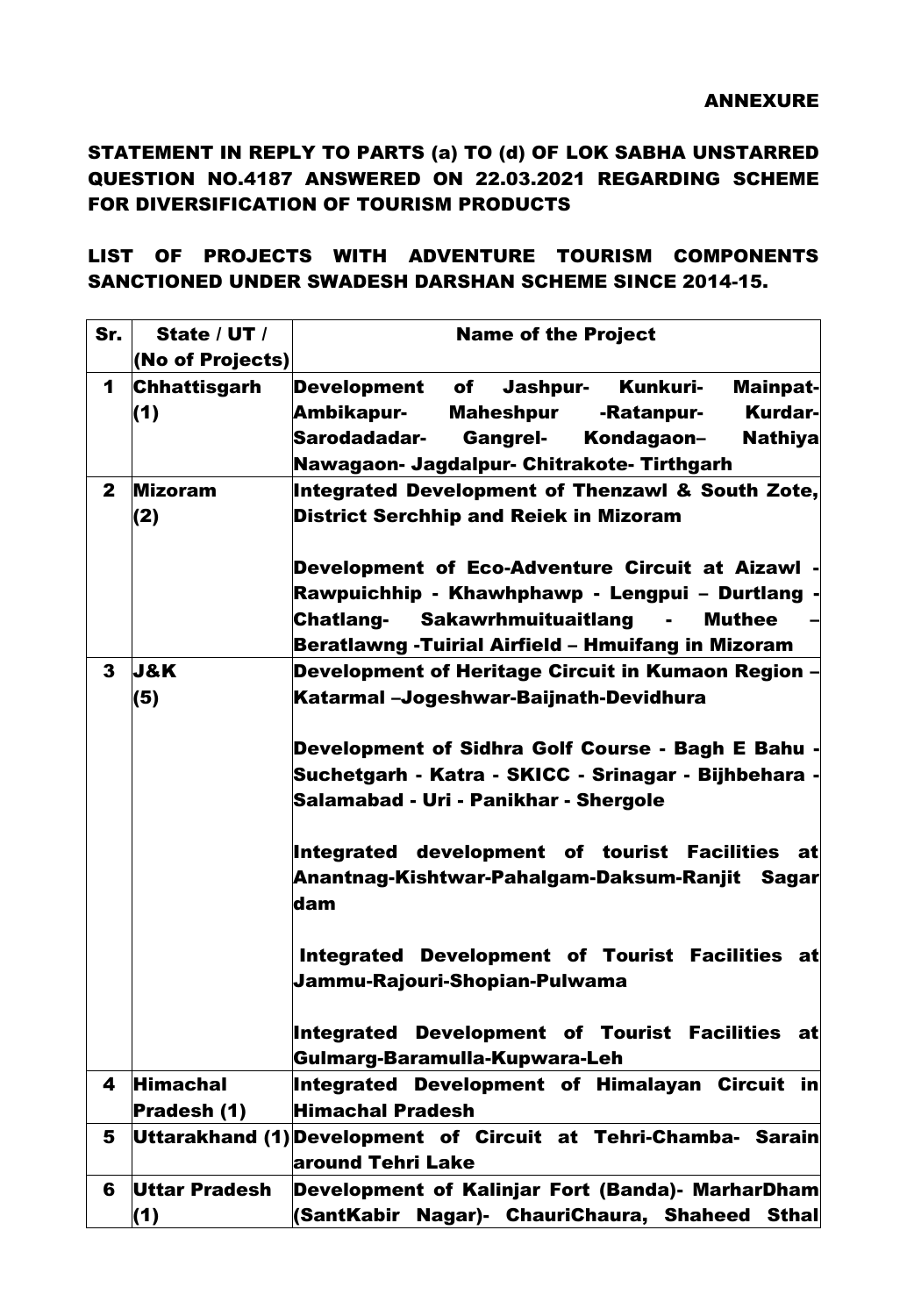|    |                     | (Fatehpur)- Mavahar Sthal (Ghosi)- Shaheed Smarak                             |
|----|---------------------|-------------------------------------------------------------------------------|
|    |                     | (Meerut) as Heritage Circuit in Uttar Pradesh under                           |
|    |                     | <b>Swadesh Darshan Scheme</b>                                                 |
| 7  | <b>Andhra</b>       |                                                                               |
|    | <b>Pradesh</b>      | Development of Coastal Circuit in SPS Nellore-                                |
|    | (1)                 | <b>Andhra</b>                                                                 |
| 8  | Telangana           | <b>Development of Tribal Circuit in Mulugu- Telangana</b>                     |
|    | (2)                 |                                                                               |
|    |                     | Development of Eco Circuit in Mahaboobnagar-                                  |
|    |                     | Telangana                                                                     |
| 9  | <b>Odisha</b>       | Development of Coastal Circuit: Gopalpur, Barkul,                             |
|    | (2)                 | <b>Satapada and Tampara</b>                                                   |
|    |                     |                                                                               |
|    |                     | Development of Beach Circuit: Udaipur- Digha-                                 |
|    |                     | <b>Mandarmani-</b><br><b>Shankarpur-</b><br>Tajpur-<br>Fraserganj-            |
|    |                     | <b>Bakkhlai-Henry Island</b>                                                  |
| 10 | <b>Arunachal</b>    | <b>New Adventure Tourism in Arunachal Pradesh</b>                             |
|    | Pradesh (1)         | circuit<br><b>Wildlife</b>                                                    |
|    |                     | Manas,Pobitora,Nameri,Kaziranga,Pani Dihing,Dibru                             |
|    |                     | <b>Saikhowa</b>                                                               |
| 11 | <b>Nagaland</b>     | Development of Peren, Kohima and Wokha<br>in                                  |
|    | (2)                 | <b>Nagaland</b>                                                               |
|    |                     |                                                                               |
|    |                     | Development of Mokokchung, Tuensang and Mon in                                |
|    |                     | <b>Nagaland</b>                                                               |
| 12 | <b>Tripura</b>      | Development of North East Circuit: Agartala                                   |
|    | (1)                 | Sipahijala - Melaghar - Udaipur - Amarpur-                                    |
|    |                     | Tirthamukh- Mandirghat- Dumboor- Narikel Kunja-                               |
|    |                     | Gandachara-Ambassa                                                            |
| 13 | <b>West Bengal</b>  | Development of Beach Circuit: Udaipur- Digha-                                 |
|    | (1)                 | <b>Shankarpur-</b><br>Tajpur-<br>Mandarmani-<br>Fraserganj-                   |
|    |                     | <b>Bakkhlai-Henry Island</b>                                                  |
|    | <b>14 Assam (1)</b> | Development of Tezpur - Majuli - Sibsagar                                     |
|    | 15 Maharashtra      | <b>Development of Sindhudurg Coastal Circuit (Shiroda</b>                     |
|    | (1)                 | Beach, Sagareshwar, Tarkarli, Vijaydurg (Beach &                              |
|    |                     | Creek), Devgad (Fort & Beach), Mitbhav, Tondavali,                            |
|    |                     | <b>Mochemad and Nivati Fort)</b>                                              |
|    | 16 Madhya           | Panna-<br><b>Wildlife</b><br><b>Circuit</b><br>at<br><b>Development</b><br>of |
|    | <b>Pradesh</b>      | Kanha-<br>Mukundpur- Sanjay- Dubri-Bandhavgarh-                               |
|    | (4)                 | Mukki- Pench                                                                  |
|    |                     |                                                                               |
|    |                     | Development of Sanchi-Satna-Rewa-Mandsaur-Dhar                                |
|    |                     |                                                                               |